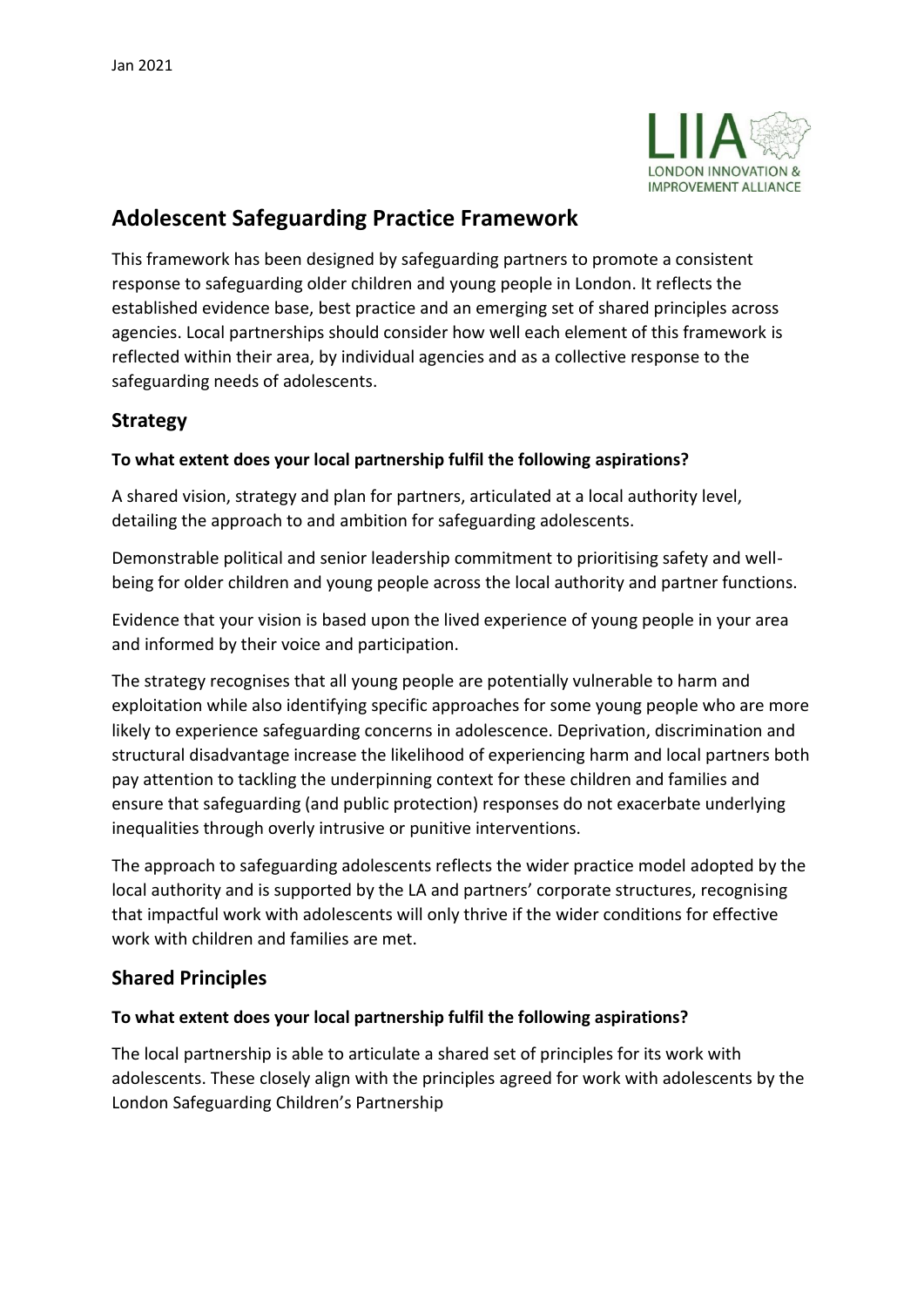*The London Safeguarding Children's Partnership has agreed nine principles for safeguarding adolescents for statutory safeguarding partners in London. These are appended and inform each of the components of this practice framework.*

#### **Structure**

#### **To what extent does your local partnership fulfil the following aspirations?**

Structures to enhance adolescent safeguarding reflect the principle of organising around the child / young person thereby avoiding multiple handovers, cliff-edges at the point of transition, and are bespoke for the particular needs of adolescents, having been developed by and with young people.

Services are well-integrated in order to enhance a shared professional approach to adolescent safeguarding and to aid a common understanding of the circumstances of any given child or young person. Co-location of multi-agency / multi-disciplinary staff is welldeveloped.

Services are accessible for young people and well-advertised, promoting improved experience and support to stay safe.

## **Systems**

#### **To what extent does your local partnership fulfil the following aspirations?**

Partners share information readily to support safeguarding and have developed common data resources that support informed decision-making, both for individual children and young people and at a strategic level. This includes shared analytic capacity between partners, which supports better understanding of problem profiles and local need.

The children's safeguarding partnership has articulated and codified its understanding of levels of adolescent need in order to identify the pathways to support and promote a shared understanding of appropriate adolescent safeguarding responses. This specifies the role of universal, targeted and specialist services, from statutory and non-statutory partners, in promoting adolescent safeguarding.

Practice in relation to missing children has been developed to be an asset to safeguarding responses, the approach is relational and information from children, parents and partners is used effectively to enhance safety.

Safeguarding adolescents in education has been given sufficient attention by educational settings and is appropriately supported by partners. Children missing / missing from education and those in alternative education are recognised as requiring increased safeguarding attention in view of heightened risk of harm / exploitation.

Partners have analysed their adolescent cohort and clearly identify what is being done to address disparities in outcomes and experience. This includes attention to BAME disproportionality (particularly in YJ, CP/care and under-representation in CAMHS), gendered responses, and the particular needs of adolescents with SEND.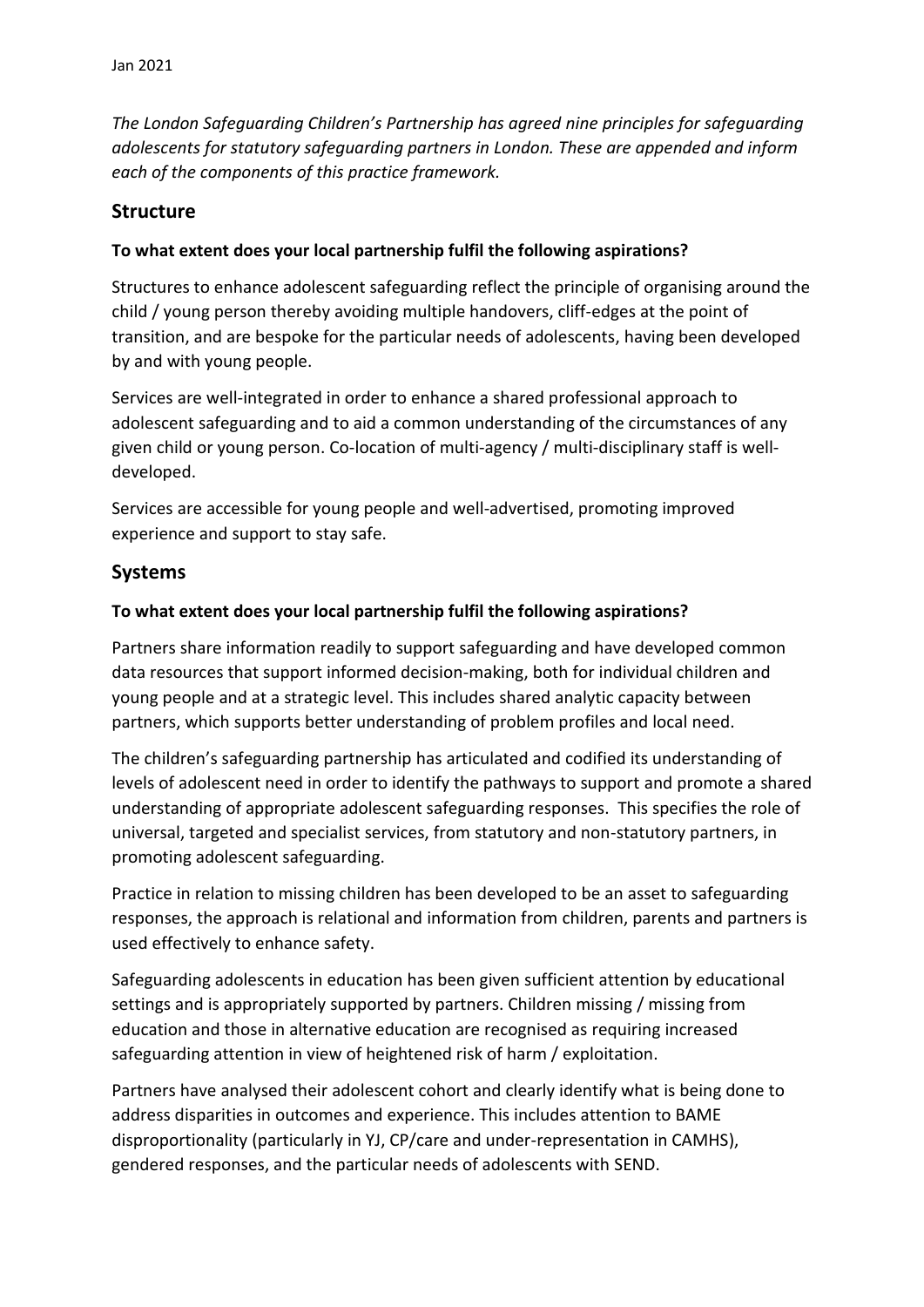Approaches balance the young person's individual agency with that of the responsibilities of adults to promote safety for them. This includes a focus on disruption and enforcement activity against those who exploit / abuse young people.

Adolescent safeguarding is grounded in a whole system response which works in a coordinated fashion to promote a safe and healthy environment for children and young people's development.

Approaches to enabling young people to be supported within their family and avoid the need for care are clearly articulated and agreed by the local authority and partners.

Local systems are informed by evidence of the most effective responses to adolescent safeguarding, approaches are routinely evaluated and young people's voice and experience supports reviews and commissioning of services.

## **Style (practice approaches)**

#### **To what extent does your local partnership fulfil the following aspirations?**

Local partners ensure that services to adolescents are grounded i**n** relationship-based practice, are strengths-based and recognise young people as assets in their safeguarding.

The specific services designed to be delivered to / with young people are balanced with those that promote opportunities to strengthen families and parenting. Interventions are holistic in that they respond to the whole needs of the child (not a single behaviour or concern) and they work with the whole family, responding to the dynamics of the family system.

Services provided to adolescents are culturally competent and promote equality and diversity. They have been tested by groups of children and young people to ensure that they are fit to respond to a range of diversity needs and identities, including young people's experiences of racism and discrimination.

Adolescent services articulate how they respond to young people who have experienced trauma and the particular approaches adopted support trauma-recovery through a coherent theory of change.

Wider partnership services have considered and implemented measures to adapt to meet the needs of children and young people who have experienced trauma or other adverse childhood experiences.

Responses to adolescents recognise the impact of extra-familial harm and deploy contextual approaches / tools to promote young people's safety in a range of environments outside their family home.

Services have been adapted to 'go with the grain' of adolescent development, promote young people's agency, engagement and participation.

Safeguarding and child protection processes have been adapted to the developmental needs and environmental harms specific to adolescence. Approaches such as young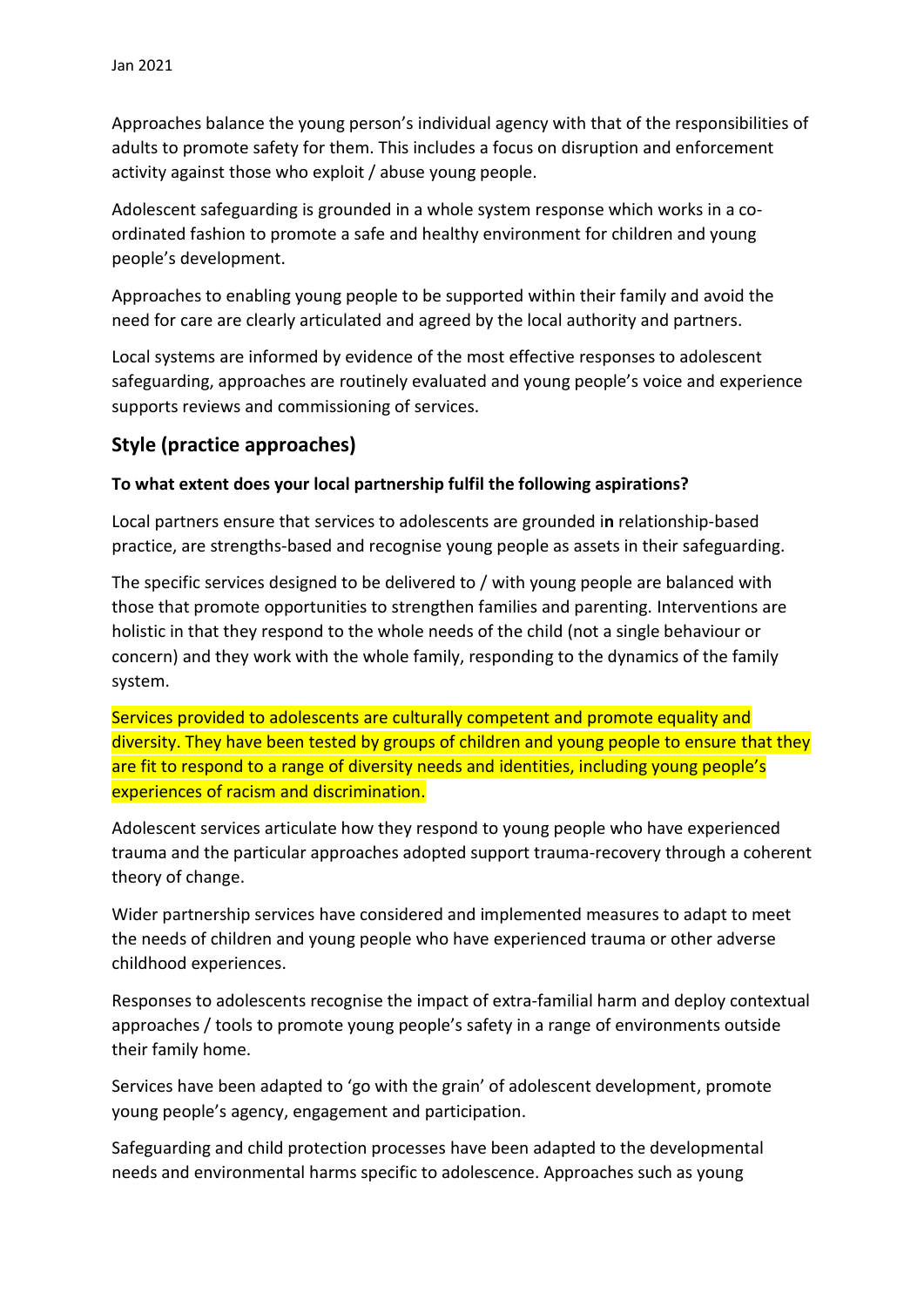people's safety planning have been employed to enhance participation and ownership by young people within statutory processes.

Practice is attuned to the particular risks of criminal exploitation faced by adolescents. When a young person (under the age of 18) is believed to be involved in criminal or antisocial behaviour they are viewed first and foremost as a child rather than an offender.

Services recognise the importance of transitional safeguarding and that young people over the age of 18 remain vulnerable. Responses reflect their particular developmental needs, which may additionally be affected by trauma or learning difficulties.

Approaches to adolescent safeguarding seek to balance the safeguarding needs of children and young people with the needs of others (including other children) to be protected from them. Shared responsibilities to protect a range of children and young people and the wider public, and the tensions this can cause, are articulated within multi-agency decision-making bodies. Partners understand the potential for competing imperatives and are able to work collaboratively to discharge their responsibilities.

## **Staff / Skills**

## **To what extent does your local partnership fulfil the following aspirations?**

Older children and young people can expect those who work with them to be practitioners who want to work with adolescents and have specific skills, training and aptitude to effectively engage with young people.

In addition to specific training around adolescent development and trauma-informed approaches, those who work with young people are supported to develop practice which avoids blame, stigma, labelling or any suggestion that adolescents are responsible for the abuse / exploitation they may have experienced.

Practitioners have received training and development in relation to unconscious bias and understand their role in promoting equality of opportunities and challenging racism and discrimination in the experience and outcomes of the young people with whom they work.

Practitioners working to safeguard adolescents are supported through reflective supervision and are provided with opportunities to share their experience of working amidst trauma through group supervision and / or peer fora. They are provided with appropriate clinical input and support in their work.

Systems for staff support recognise the impact of working with young people who experience trauma (both through serious incidents and the cumulative impact of adversity, fear and conflict) and ensure that, as well as responding to specific incidents, ongoing support for the welfare of practitioners is built into the design of services.